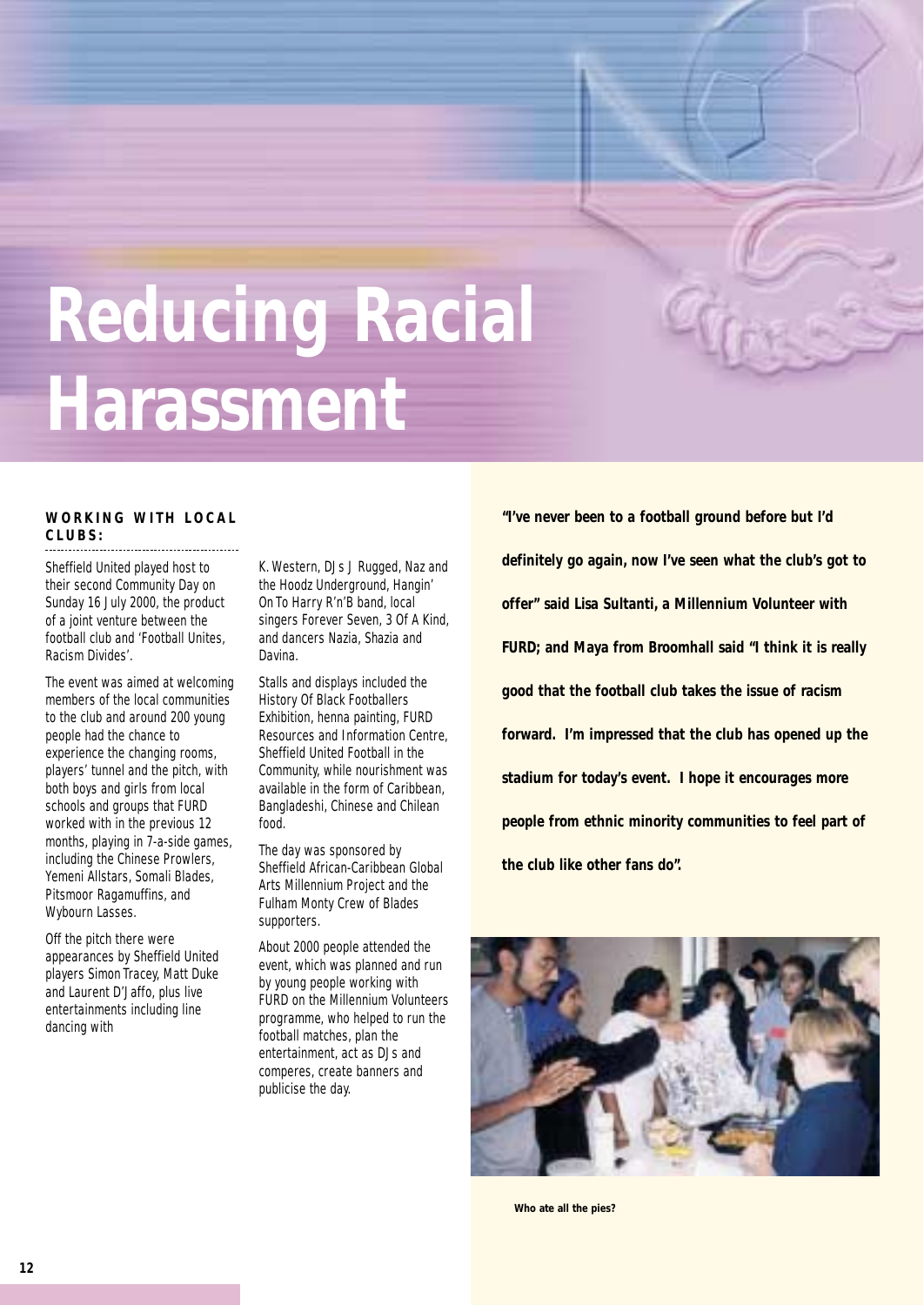

**Sheffield United/FURD Community Day, July 2000**



#### **SHEFFIELD WEDNESDAY:**

FURD worked closely with the club in the planning of their Anti-Racism Community Day match against Southampton on 12 April 2000. The day went well with 1000 young people receiving free tickets for the game. The History of Black Footballers Exhibition was unveiled by John Williams (Sir Norman Chester Centre for Football Research) and former player Imre Varadi in the reception area at Hillsborough, including an additional board relating to Black Wednesday Players which was researched and put together by FURD's Youth Worker together with supporters groups.

The players from both sides warmed up for the game in 'Kick It Out' tshirts and the winners of the slogan competition for the hoardings unveiled on the day were presented with signed shirts on the pitch by Chris Waddle. A group of young footballers from Earl Marshal Sports Centre also paraded the 'Kick It Out' banner at half-time.

The match programme covered the event on the day and included messages from the chairman, manager and players. This was followed up in the match programme at the next home game versus Newcastle with articles and pictures based on the day's events.

#### **BARNSLEY:**

The FURD Ed Youth Worker

particularly focused on the Kendray Group of young people. This group was involved in the Streetkick tour of Barnsley as well as attending Arc Theatre's 'My England' play in Sheffield.

The winners of the 7 local Streetkick heats went through to the finals at Oakwell, with all the participants being guests of the club for their game against West Brom later that day. The winning team were presented with their prizes before the kick-off, and the event was covered by the Barnsley Chronicle and the matchday programme.

Members of the Kendray Group were accredited in various ways for their work. One young person is now a Millennium Volunteer and everyone received a certificate from the Lord Mayor of Barnsley in recognition of their hard work on the Streetkick Tour.

#### **ROTHERHAM UNITED:**

FURD Ed workers are members of the 'Rotherham Kicks' steering group, which brings together representatives from Rotherham REC, Rotherham United FC, youth workers, police, Education Department, 'Kick It Out' and FURD.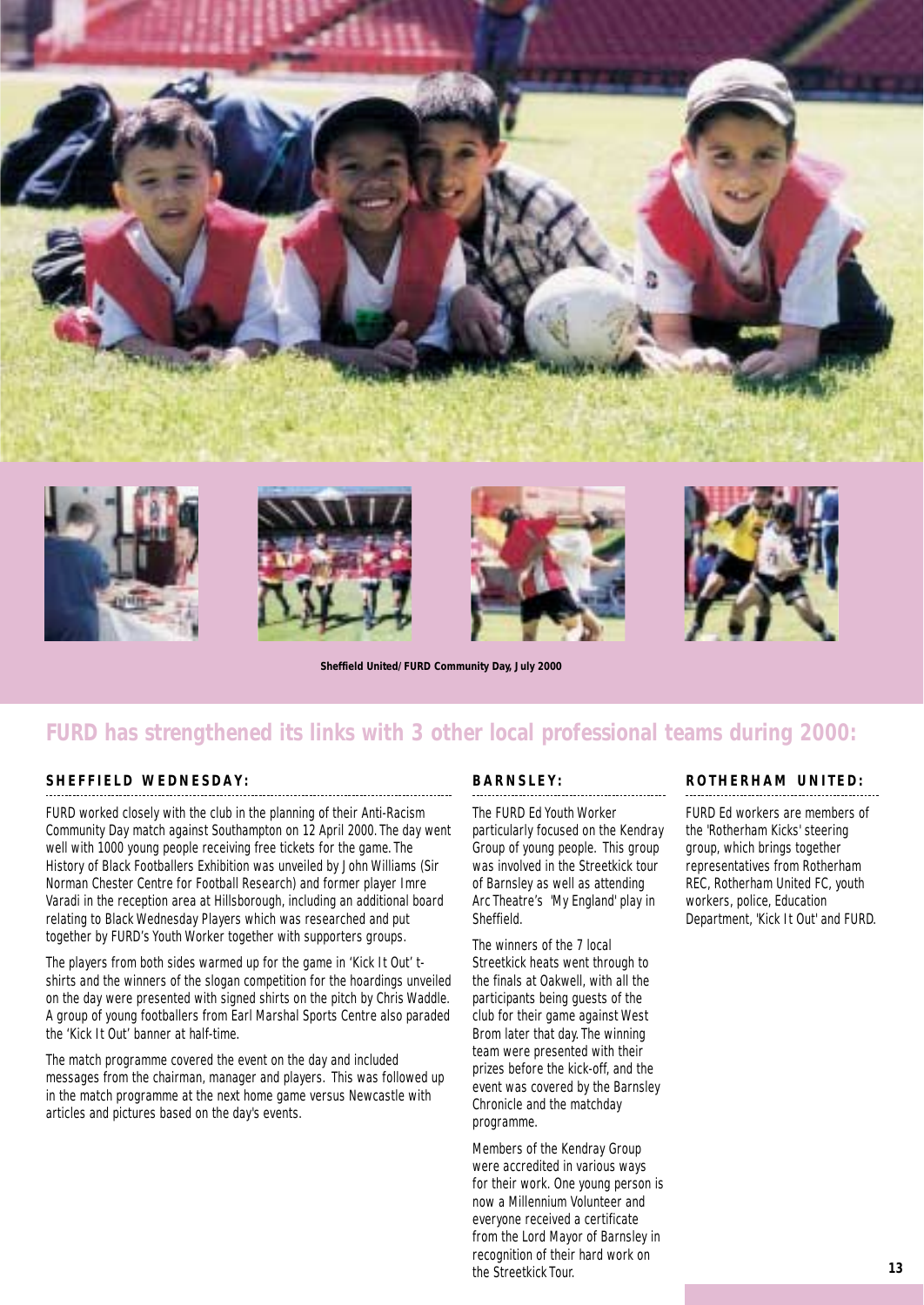

## **Anti-racist Education**

#### **ANTI-RACIST EDUCATION**

Central to the work of Football Unites, Racism Divides is the use of football as a gateway with young people, enabling the youth worker or teacher to talk with them about racism, first in football and other sports, then moving on to the wider society.

Thanks to a lottery grant from the Community Fund, the FURD Ed youth worker started working in January 2000 with a growing number of schools, colleges, youth groups and other organizations and agencies working with young people, such as the SHED drugs project, Roundabout Young Homeless Project and Cherry Tree Residential Home.

The FURD Resources and Information Centre has proved invaluable in providing ideas and materials for use in anti-racist education with young people. Along with discussions with the teacher or youth worker, the resources available enable the Youth Worker to devise individually tailored programmes of work.

#### **INSTITUTE OF CITIZENSHIP – CITIZENSHIP CURRICULUM IN SCHOOLS**

FURD has worked with the Institute of Citizenship to help develop curriculum materials to be used in citizenship studies. Two lessons dealing with the issues of Identity, Belonging, Groups and Racism have been cowritten with the help of Alison Vaughn, former Education Officer at Manchester City FC. Discussions took place on the Citizenship Resource Pack in its entirety and changes suggested that may improve the quality of learning for young people.

Elements of the 'Pack' were piloted at Firvale School, Sheffield, during the half-term in the lead up to the Christmas Holidays. One year 8 group was taken through a six week programme of learning, with the aim of finding out what did/didn't work and the initial group then delivered some of the work to their peers during the following Spring term.

#### **Year 8 lesson at Firvale School, Sheffield**

#### **Introduction**

Brief explanation of who I am, why I am here and the aim of the session(s).

**Who are we ?**

**case study**

Divide the class into four groups and hand each group a sheet of flipchart paper with the following headings: FOOTBALL, UNITES, RACISM and DIVIDES.

The groups are then asked to take it in turns to write a word they think is associated with their heading.

The groups then feedback to the rest of the class as to what they have written on their flipchart.

**Summary of exercise. (15 minutes)**

#### **What we do ?**

The groups are then handed a new sheet of flipchart paper and asked to think about words that describe what we actually do. This exercise is linked to the outcomes of the previous exercise.

**Summary of exercise. (15 minutes)**

#### **Filling In the Gaps/Homework Task**

An opportunity to let the group know about anything they missed in terms of the previous tasks. **(5 minutes)**

#### **Handouts/Website**

Representatives from each group are then asked to give out ''Kick It Out'' magazines, FURD publicity and "Kick It Out'' badges. They also look at the FURD Website.

Groups hand in flipchart paper/markers etc and give each other a big round of applause for working so hard. Students are encouraged to look out for FURD in their local area. They are also encouraged to visit or get in touch with the project if they think they would like to work with us.

**(5 minutes)**

**End of Lesson**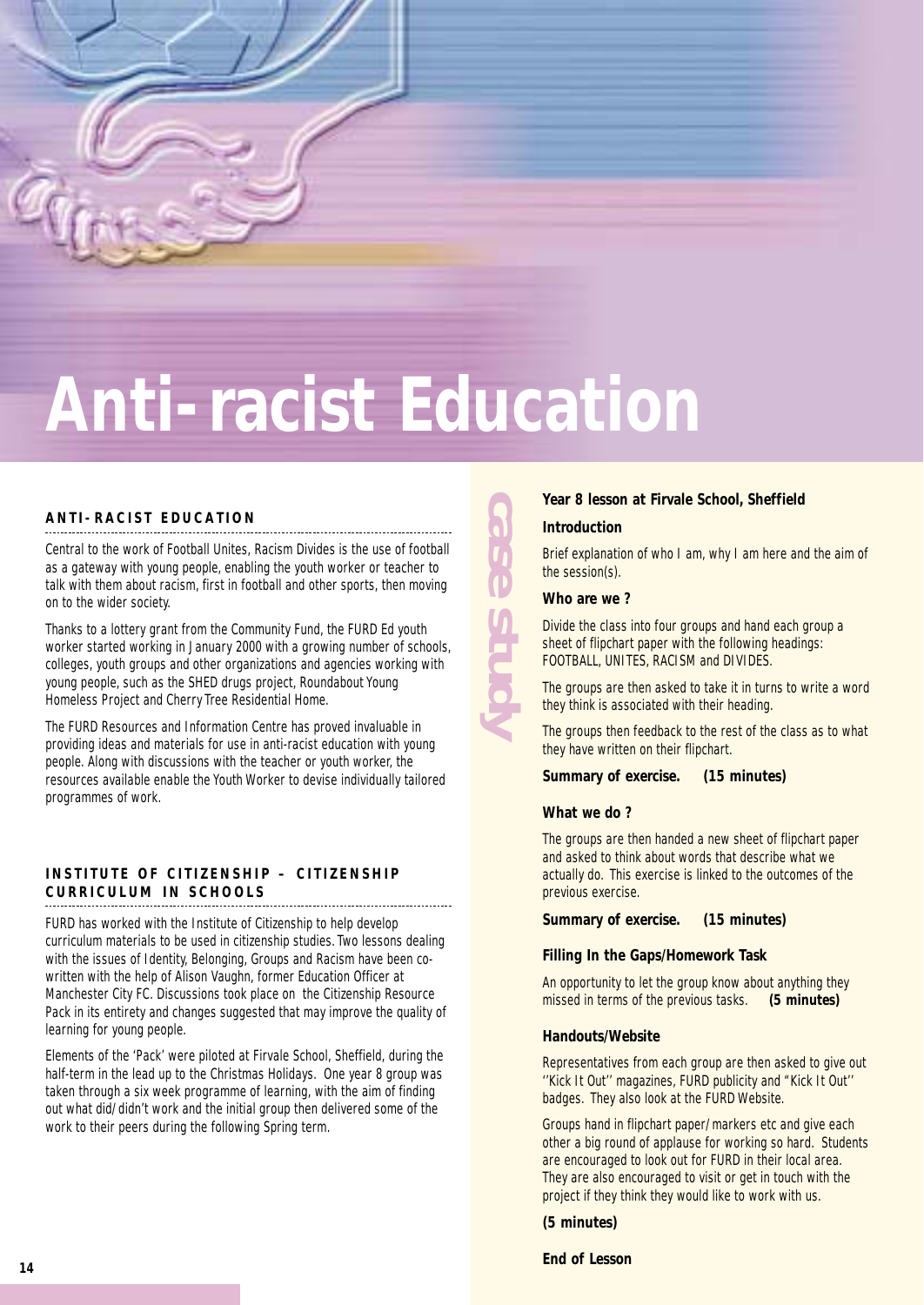



#### **MY ENGLAND**

'My England' arrived for its tour of Sheffield in the week commencing 13 May 2000 and played the following venues: SUFC Executive Suite, Sheffield College (Castle Centre), Millan Youth Centre, Bradfield School, Meynell Youth Centre, Firvale School, Herries School and Hinde House School. The play was the final part of a trilogy by the Arc Theatre Company, following the success of 'Kickin' Out' and 'Ooh, Aah, Showab Khan', both of which toured Sheffield schools and youth centres, thanks to FURD.

The play was supported by a comprehensive Resource Pack, which was delivered by teachers/youth workers in all of the venues. The 'showcase' performance at Bramall Lane saw many diverse groups of young people in attendance with the FURD Youth Worker doing preliminary work with these groups and then following up with the assistance of the play, the issues (as seen by the young people) and the Resource Pack.

The groups attending the showcase were : South Yorkshire Police Cadets, Rotherham Young Offenders Service, Norfolk Park Detached Youth Work Project, SOVA – CAST, SOVA – Community Support Project, Roundabout Hostel, Kendray Footballers, Everyones Centre, Wybourn Young Women and Cherry Tree Hostel. A group from Colley Youth Centre attended the Meynell performance and various groups in the area attended the show at the Millan Centre (Firth Park).

The Youth Worker and Project Coordinator attended a preview of the play at the Drill Hall, London on 29/2/00. They had concerns about elements of the play and felt it was vital that the play be followed up quickly (in terms of de-briefing) with young people. We also carried out an evaluation of the play on the first night. This involved a colourcoded Evaluation Sheet being handed to everyone at the performance and invitation to take part in a Focus Group with the play's evaluator, Tim Crabbe.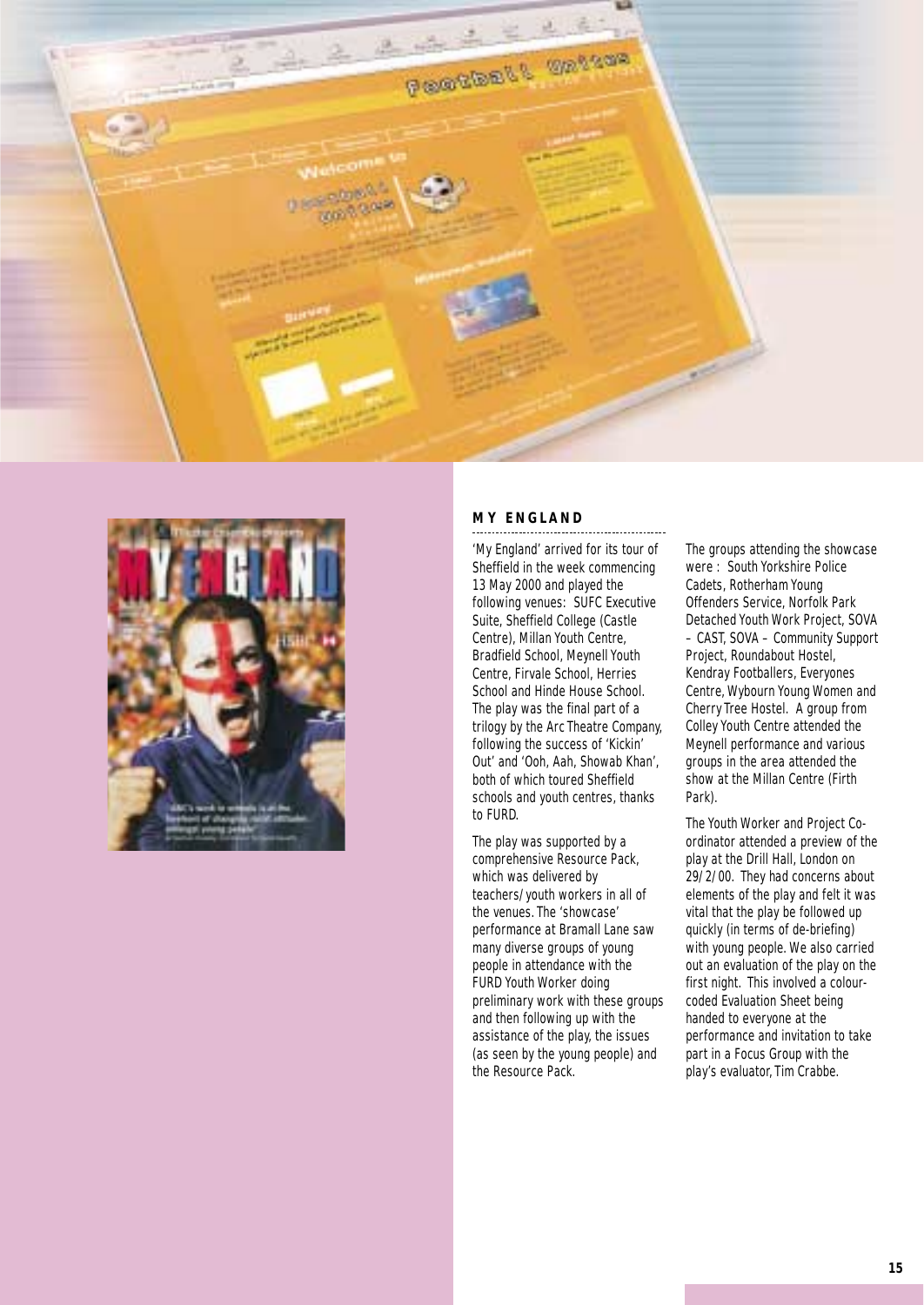

#### **SHIRECLIFFE YOUTH INCLUSION PROJECT**

Based on an initial enquiry and subsequent bookings of Streetkick, the project has been involved in 'Positive Futures', a Home Office and Sport England initiative, based in the Shirecliffe area of Sheffield. Shirecliffe is one of the 50 most disadvantaged areas in the UK, and has been identified as a 'crime hotspot', with particularly high numbers of young offenders.

Following the success of the Crime Prevention Day at Herries School (since renamed Parkwood High) in March 2000, FURD linked up with the Shirecliffe Youth Inclusion Project in an attempt to reduce crime amongst young people in the area. The focus has been on extending sporting opportunities, encouraging healthy lifestyles, drug education/awareness and an overall diversion from crime and social exclusion.

During 2000 FURD's Positive Futures work has included football coaching in Shirecliffe (and neighbouring Burngreave), five Streetkick events, tournaments at Sheffield Wednesday Sports Hall and Powerleague five-a-side centre, and a sports taster week at Hillsborough Sports Centre.

In addition, Streetkick guru Kevin Titterton has been supervising young people at Parkwood High School to build their very own Streetkick game, which should be ready to roll by the summer of 2001.

#### **LOVEBYTES – PITCHBEND**

FURD linked up with Steve Carley, organizer of the Lovebytes Digital Arts Festival in October 2000, on the football-based 'Pitchbend' project. Ralph Hancock was appointed to work as Writer in Residence with FURD with the remit to write poetry about people in and around the project, which could then be used in educational work with young people.

Ralph met with several volunteers and attended various FURD events between August – October in order to gather inspiration for his work! This included the amazing sight of a Streetkick event, inside one of the famous steel drums at the National Centre for Popular Music, played by young people from 4 local junior schools.

The period climaxed with a performance at the Showroom on the evening of 25 October 2000. FURD Millennium Volunteer, Lisa Sultanti, helped Ralph with his readings, and slides of FURD events, staff and young people acted as a backdrop to the performance, which was broadcast live to the world on the internet.

#### **A Day at Football Unites**

#### **Chorus**

**Football United Will Never Be Defeated! Chorus end**

**Chaos Theory was developed to explain the inexplicable to give equations without them,**

**'=' signs.**

**I have to slow down my heart.**

**Forty-four per cent of Sharrow youth is black a meaningless statistic without Football Unites.**

**Behind the scenes of the propaganda machine Nicole gives us a 'Chupa Chups' lolly we watch the colour of her tongue change from pink to cola it is all about changing colour and being relaxed being relaxed with your colour and her colour and everyone's colour and energy the extraordinary creative energy of**

**Howard Alan Lisa Pam Simon Luis Ruth Kamran Helen Jama Keith Ateeb the youngest aged nine**

**and all those passing through.** 

**They speak different colours**

**too busy too hectic to never sit down.**

**Luis a hero of Santiago Morning is coaching a small turnout because of school at the mosque Luis of the legendary Colo Colo of Santiago,**

**The 'Beautiful Game' is seeking asylum from 'people shooting guns'**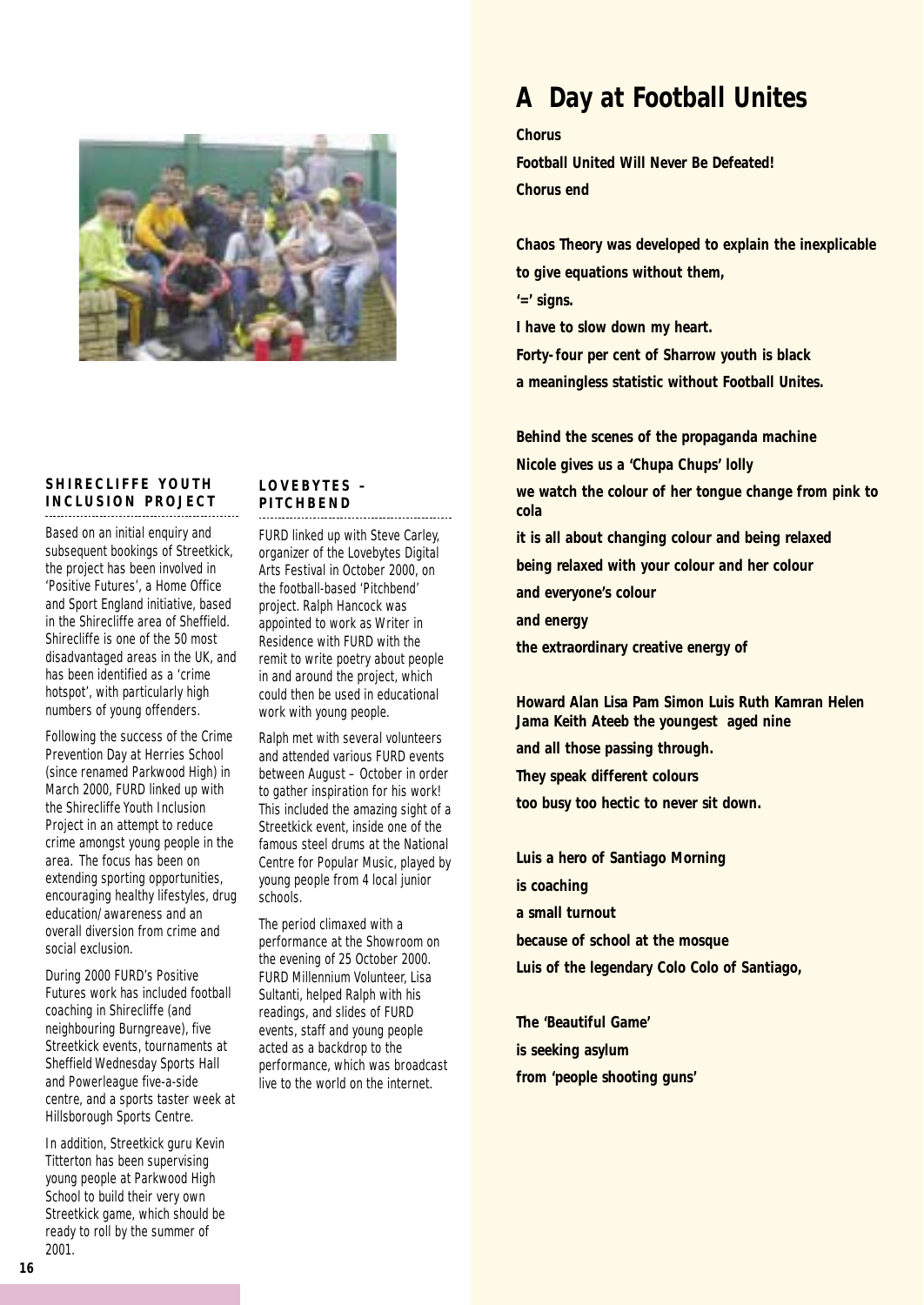## **Resources and Information Centre**

The idea for the FURD anti-racist Resources and Information Centre followed a meeting in Bologna between FURD and anti-racist projects from Bologna and Dortmund, where we saw for ourselves the way the football fans' resource centre in Bologna worked. A need for the service was also identified by the number of requests for information that FURD received from its early days when it didn't have the necessary staffing or resources to cope with the demand.

The Resources and Information Centre also supports the anti-racist educational activities of the project, which include working with young people in schools, colleges and youth clubs, often using football as a vehicle to capture people's interest.

As FURD and its reputation have grown, so has the number of requests it receives for information and resources.

Our unique Resources and Information Centre can be accessed by anyone in person, or by telephone, post or e-mail. Our collection now includes well over 350 books, videos, teaching packs, reports, and CD-ROMs on the subjects of racism in football and other sports, racism in general and ways of tackling it; women and sport, fan culture, hooliganism, sectarianism, nationalism and colonialism. The collection includes a children's section containing fiction and non-fiction, and football coaching materials to support our coach development programme. Most of them can be borrowed and a photocopier is available. We also collect relevant press cuttings, magazines, posters and football fanzines.

Fanzines are often used by fans as a forum for reporting and discussing problems of racism witnessed at a local level and we scan all fanzines received and keep a log of all references to racism in them. Anyone who believes that the problem of racism in football has been solved would have to think again after a look at this extensive log of witnesses to the contrary!

FURD has worked closely with Kick It Out on the production of 'United Colours of Football 2', an anti-racist fanzine aimed at adult football fans. It is being distributed through

fanzines and supporters' groups at over 60 clubs throughout England, Scotland and Wales, showing that there is a strong appetite among football fans for fighting racism. It contains an exclusive interview with Manchester United boss Alex Ferguson, pieces by 'Trainspotting' author Irvine Welsh, broadcaster Dominik Diamond, and black, white and Asian fans. It is hoped that the uncompromising style and language of the fanzine will appeal to a type of fan who is more likely to be cynical of current anti-racism measures.



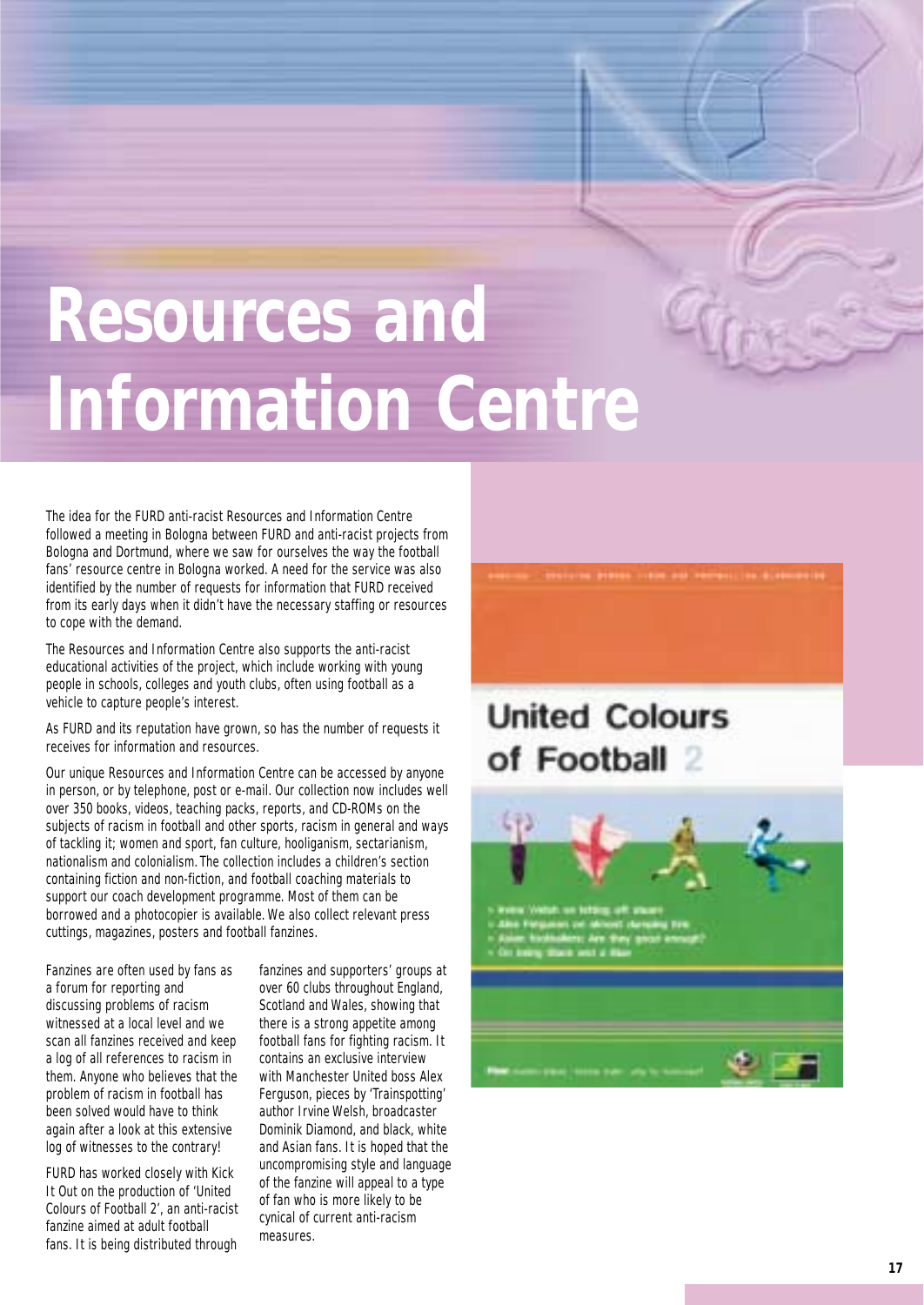

**Sam Clark: FURD's relationship with Recreation Management student Sam started in February 1999 when he found our website whilst researching for a dissertation about racism in football. He then arranged to come over to meet staff and borrow resources from our library to research his subject.**

Enthused by the work we were doing, Sam then began to do voluntary work with us at Streetkick events, and later became one of our first Millennium Volunteers to gain an Award of Excellence for completing 200 hours of voluntary work.

With this experience, which included introducing Streetkick events with anti-racist announcements on the microphone, he was then employed part-time with FURD as Streetkick Co-ordinator. This in turn proved to be valuable experience in helping him to gain full-time work as assistant manager of a leisure centre in Bognor Regis.

When possible we keep stocks of free materials such as newsletters, posters or magazines produced by ourselves and other organisations working in the field which we can distribute to people who can make good use of them.

Information is also available on our website (www.furd.org). This includes up to the minute news of FURD's activities including details of forthcoming Streetkick events.

Anyone wishing to register their support for our aims and to receive our newsletters, other printed information, a supporter's membership card and badge can join our supporters' membership scheme by filling in one of our membership forms, or simply by giving us their postal address and asking to join.

A mobile display of information and photos about the work of FURD is



There is also an index of the resources available from our library and a growing section of online resources which can be accessed by people unable to visit the Centre in person. A links page provides access to other websites of interest, most of which we have emailed asking them to link back to our site to help publicise our presence on the internet. Anyone wishing to receive our latest news as it is added to our news page can do so by e-mailing us at furd@furd.org and asking to join our e-mailing list.

taken to a variety of public and community events including local festivals and some Streetkick tournaments, to help publicise the Resources Centre and FURD as a whole.

In 2000 we dealt with 319 enquiries – 92 of these visited in person, 91 were received by email, 83 by letter, and 53 by telephone. We loaned out 197 resources, as well as distributing numerous free resources and information packs. There were also well over 12,000 visits to the

website. The greatest number of enquiries, 67, came from higher education students, followed by 58 from school pupils, 23 from youth and community workers, 22 from FURD staff and volunteers, 21 from further education students, and others from journalists, lecturers and researchers, other libraries and information services, teachers, anti-racist workers, football coaches, amateur footballers and football fans, and police and probation workers.

**case study**

Our student users are studying a wide range of courses including sports studies, journalism, youth and community work, religious education, humanities, sociology, media studies, law, politics, teacher training, PSHE, geography, communication studies, modern languages, history, health and social care, economics, marketing, management, graphic design, business studies, photography and criminology.

The biggest number of enquiries (87) relate directly to racism in football or to the work of FURD (70). There have also been significant numbers of enquiries about the issue of the underrepresentation of Asians in professional football, racism in other sports and in wider society, other anti-racist campaigns in football, and football hooliganism, and smaller numbers about women and football, black history, and a range of other topics.

#### **THE HISTORY OF BLACK FOOTBALLERS EXHIBITION**

Black players have been part of the game of football since its origins as a professional sport. In the 1886/7 season, at the dawn of the organised game, Ghanaian-born Arthur Wharton was playing in goal for Preston North End - the 'Invincibles' – as well as being the fastest man in the world.

The History of Black Footballers Exhibition, developed by Phil Vasili, (author of `Colouring Over the White Line' and `An Absence of Memory' the biography of Arthur Wharton), in association with FURD, records the achievements of black players in Britain from 1886 onward.

Thanks to generous support from the Professional Footballers' Association, ten club-specific boards were added during 2000, enabling the exhibition to have a strong local focus, and so increasing its educational value. Clubs hosting the exhibition in 2000 were Charlton Athletic, Brentford, Sheffield Wednesday, Chelsea, Millwall, Preston North End, Fulham, Leyton Orient, and Sheffield United.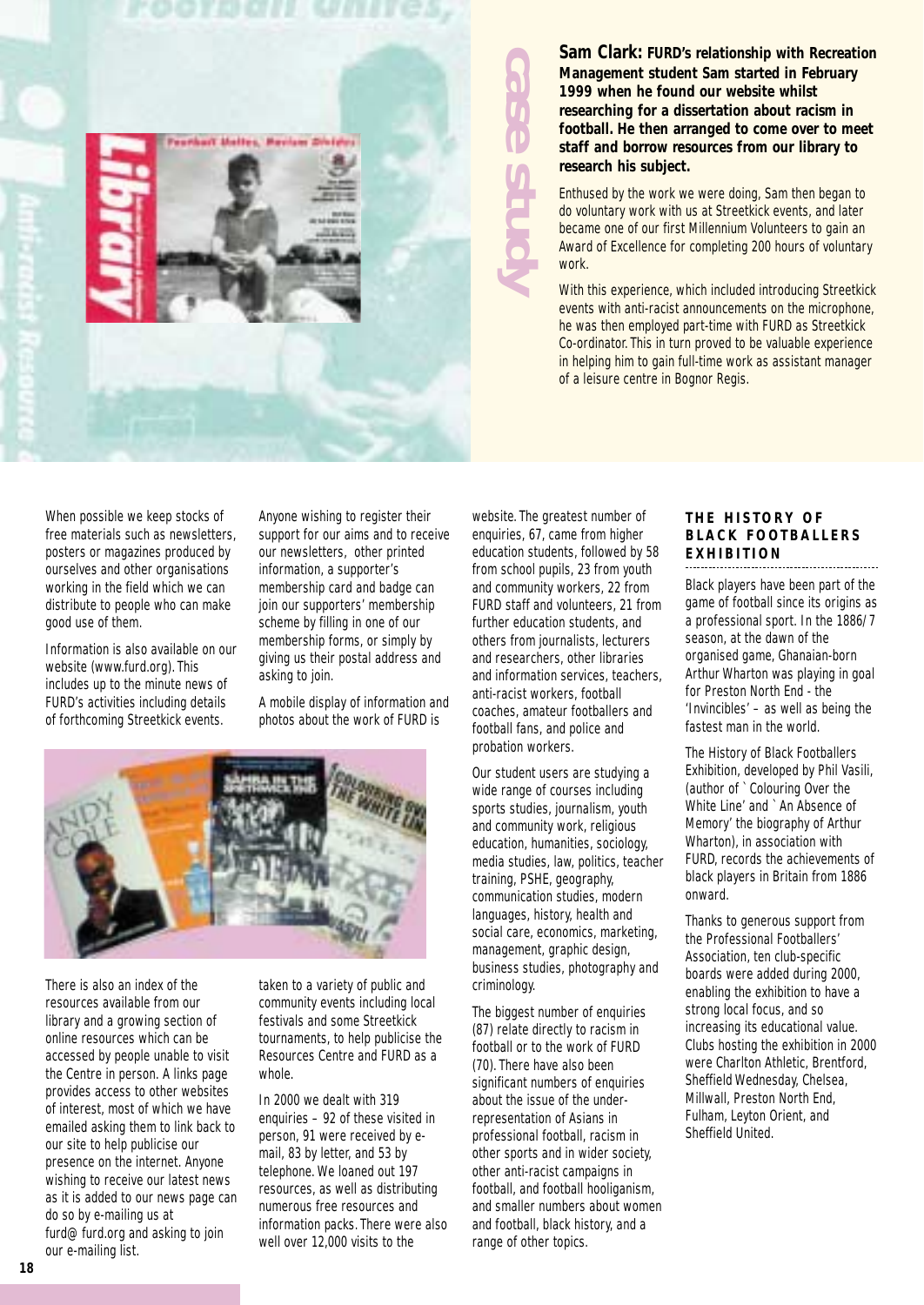

# **case study**

#### **Grange Museum Brent**

The Grange Museum of Contemporary History in Brent used the exhibition as part of the borough's contribution to Black History Month, collecting in all of the London clubbased boards for a fourweek booking. Cyrille Regis and Jason Roberts were among the guests, Cyrille recounting his experiences as one of the black pioneers in the 1970's. 1,123 people and 15 schools visited the exhibition during its stay at The Grange.

**Jason Roberts learns of uncle Cyrille's exploits**





#### **Arthur's Last Save by Ralph Hancock**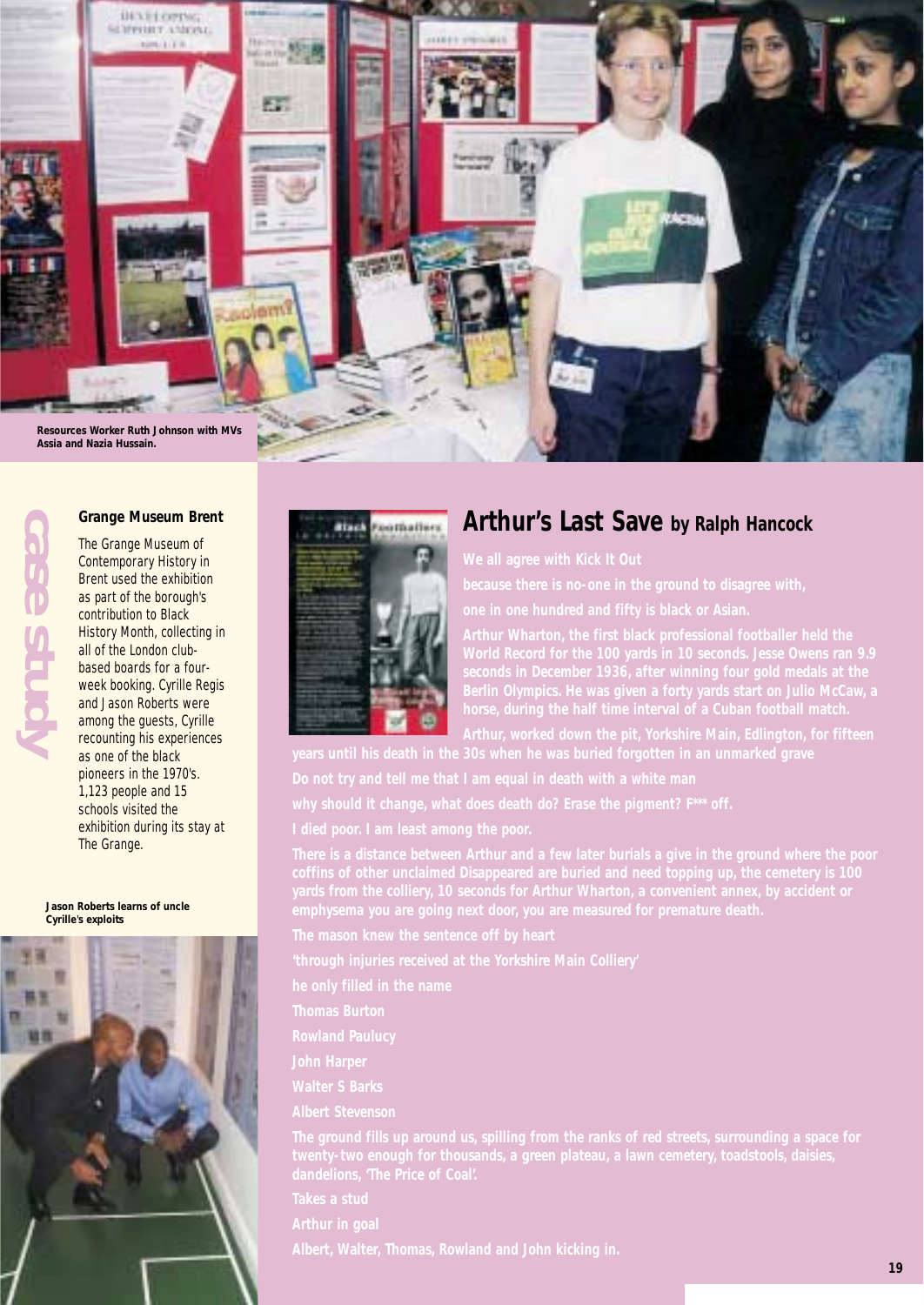## **Millennium Volunteer at Football Unites, Racism Divides**

Football Unites, Racism Divides received Millennium Volunteers status in July 1999. Funding was received for three years. Millennium Volunteers (MV) is a national initiative run by the Department for Education and Employment (DfEE) which aims to encourage more 16 to 24 year olds to volunteer their time to benefit the community.

Volunteers aim to accumulate either 100 or 200 hours of voluntary work, usually within one year, in order to receive an MV Certificate or MV Award. Participation in FURD/MV provides young people with the opportunity to acquire new skills, work as part of a team, and develop initiatives. MV enables young people to gain a sense of personal achievement, whilst making a valuable contribution to their local communities. FURD/MVs have been involved in a variety of voluntary work, such as anti-racist education work in schools, youth work, football coaching, and banner making. The underpinning ethos of MV is 'Build On What You're Into!'

The FURD/MV project was launched in February 2000 by David Blunkett (Secretary of State for Education and Employment) at Sheffield United Football Club. This was attended by over 100 people representing local organisations, young people and the media. The launch provided valuable publicity in the local and national media. The FURD /MV project has succeeded in maintaining a profile in the local press and has been an excellent tool for both recruiting young people and enlisting placement organisations.



**MV chief Anne Weinstock welcomes guests to the FURD Millennium Volunteer Launch**



**Kamran Khan being presented with his Millennium Certificate by David Blunkett MP**

#### **RECRUITMENT**

It is FURD/MV's priority to ensure that as many young people as possible are made aware of the FURD/MV scheme, whilst at the same time meeting our commitment to ensuring that a large proportion of our MVs are of Black and ethnic minority origin. Much of our marketing has been targeted at organisations and areas where proportions of Black and ethnic minority young people are relatively high, as well as creating and developing new volunteering opportunities. Events and festivals throughout the year have proved extremely successful in raising awareness for the scheme, as well as in the recruitment of new MVs. Events that FURD has had a direct involvement in include the 'My England' play that focused on racism in football (which toured Sheffield in March 2000), FURD's Community Day at Sheffield United Football Club, and 'Streetkick' events. These events have proved extremely successful in both recruiting MVs and providing volunteering opportunities, as well as marketing the scheme.

#### **ACHIEVEMENTS**

FURD/MV has successfully recruited young people from different ethnic backgrounds, for example, Somali, Pakistani, African-Caribbean and Chilean.

By the end of December 2000, we had recruited 127 young people as FURD/MVs, two-thirds of which are of Black and ethnic minority origin. This contrasts with the city average for Black and ethnic minority origins of around 7% in total, and 20% for Sharrow and Nether Edge. The largest single ethnic minority group locally is Pakistani and this is reflected in our own recruitment figures (25). The African-Caribbean community is also very well represented (40).

A major achievement has been the recruitment of young women despite initial fears of FURD/MV being seen as a male-dominated football project. The FURD/MV gender split is 60/40 males to females. Our success here can be attributed to outreach work (visiting youth centres, colleges, women-only groups) and personal approaches to young women already known to the project. A notable achievement was the attraction of Pakistani women to the FURD/MV project, identified as possibly one of the most difficult groups to reach.

FURD/MV has successfully retained 85% of its volunteers. Some of the reasons for this high retention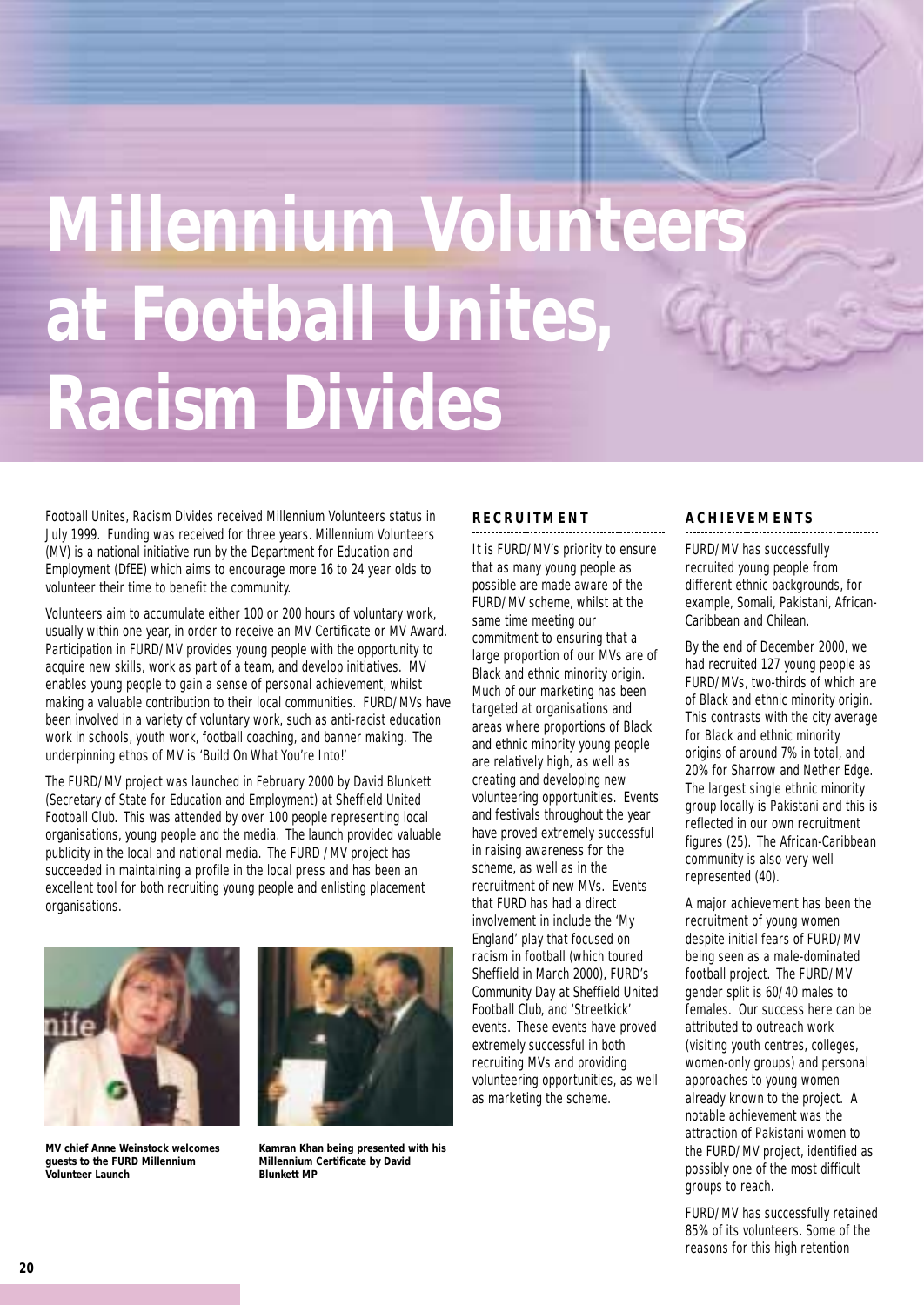

figure is that our approach has been to ensure that once the young person has signed up, he or she is made active – that is, ensuring that MVs have something to do and they are offered a variety of placements. Regular FURD events and trips have kept their interest within FURD/MV.

FURD/MV's approach is to try and ensure all groups, for example, whether by gender, ethnicity or age (16 to 24) are given an equal opportunity. The project will continue to make this process 'friendly' yet give confidence to participants that they will receive a quality service. Ideally the project aims to achieve a balance which reflects the local community in its diversity. Great emphasis is also placed on the support available to MVs from the project to ensure that we retain the volunteers and encourage others to come forward. Having established a profile for FURD/MV the project will try and reach individuals and groups that have so far proved difficult.

### **Breakdown of Ethnicity**

#### **VOLUNTEER PROFILE**

| Breakdown By Ethnicity |                |
|------------------------|----------------|
| Bangladeshi            | 2              |
| <b>Black African</b>   | 18             |
| <b>Black Caribbean</b> | 22             |
| <b>Black Other</b>     | $\mathfrak{D}$ |
| Chinese                | U              |
| Indian                 | $\mathfrak{D}$ |
| Pakistani              | 25             |
| <b>White</b>           | 34             |
| <b>Other</b>           | 3              |
| Total                  | 108            |



Breakdown shows a good ethnic mix with 69% FURD/MVs of Black & Ethnic Minority origin







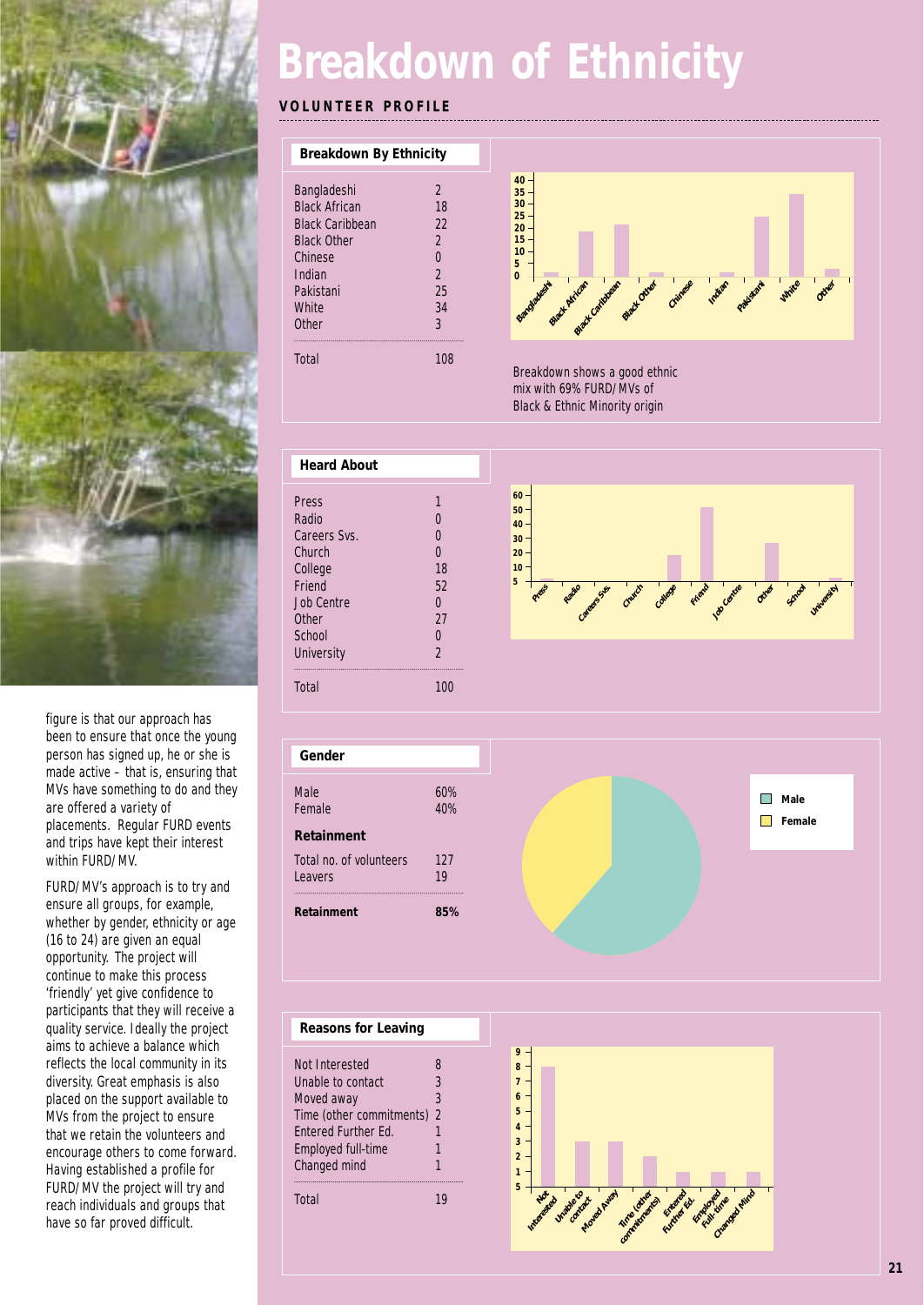

**Team building!**

#### **NETWORKING**

Networking is a major aspect of FURD/MV. It is really the only means of both finding potential young recruits and placement opportunities. FURD/MV has emphasised the need to build trust and confidence amongst the organisations most likely to provide placement opportunities. This has been achieved through personal contacts, invitations to events, and getting to know as many of the key individuals within relevant organisations as possible. Of course, publicising the FURD/MV project and giving it a profile in the local press has also helped us to establish a good network of contacts. These include community organisations such as Sharrow Community Forum, Chinese Community Centre, Youth Groups, The Hub African-Caribbean Project, and ROSHNI Asian Womens' Resource Centre as well as informal contacts with local shopkeepers and football teams.

These community links have helped with both the recruitment of volunteers and the provision of volunteering opportunities. For example, FURD/MVs were prominent at the Sharrow Festival, organising 'Streetkick' mobile football games and penalty competitions, and in the planning and delivery of the Sheffield United Football Club Community Day.

Organisations that have provided placement opportunities are:-

#### **Sheffield Youth Service**

Provides youth work training for FURD/MVs, placements at Sheffield Youth Service projects (including the Stables Youth Project and Work With Asian Young Women), support and advice, financial monitoring and dissemination of information.

#### **Football Unites, Racism Divides**

**Education Trust (FURD Ed)** Provides support and advice from the FURD Ed youth worker, including MVs involved in the YFAR (Young Footballers Against Racism) initiative, 'Streetkick', and coaching schemes.

#### **Sheffield College**

Provides placement opportunities, and college staff help with recruitment and support of MVs.

#### **Local Schools**

(Abbeydale Middle School, Sharrow Junior, and Carterknowle Junior School) who provide placements for coaches and classroom helpers.

#### **The Hub African-Caribbean Project**

Who provide placements for MVs working in the 'Hoodz Underground' group, and including the provision of DJ workshops.

#### **Ashiana (Asian Women's Counselling Service)**

Offering training for three MV placements (from September 2000 onwards) including dealing with domestic violence.

#### **Shirecliffe Youth Inclusion Project**

Providing placements for FURD/MVs as coaches and peer educators, as well as building their own 'Streetkick' mobile football game for use in the Shirecliffe area of North Sheffield.

#### **Cherry Tree Residential Home** Providing placements for FURD/MV residents at Cherry Tree, which provides support for homeless young people. The main placements so far have seen FURD/MVs involved in environmental work

**ROSHNI (Asian Women's Resource Centre)** Provides placements for MVs in the support and counselling of clients.

#### **Black Palm Mentoring Project** Provides placements for MVs in mentoring other black young people.

#### **Kendrey (Barnsley) Young**

**People's Project** Worked closely with FURD in the delivery of a programme of anti-racist youth work at six youth projects in Barnsley.

#### **Music In The Sun**

Provided a substantial placement opportunity for a FURD/MV who was involved in all aspects of the 'Music In The Sun' festival in June.

#### **Darnall Music Factory**

Provides training for MVs interested in aspects of the music and recording industry.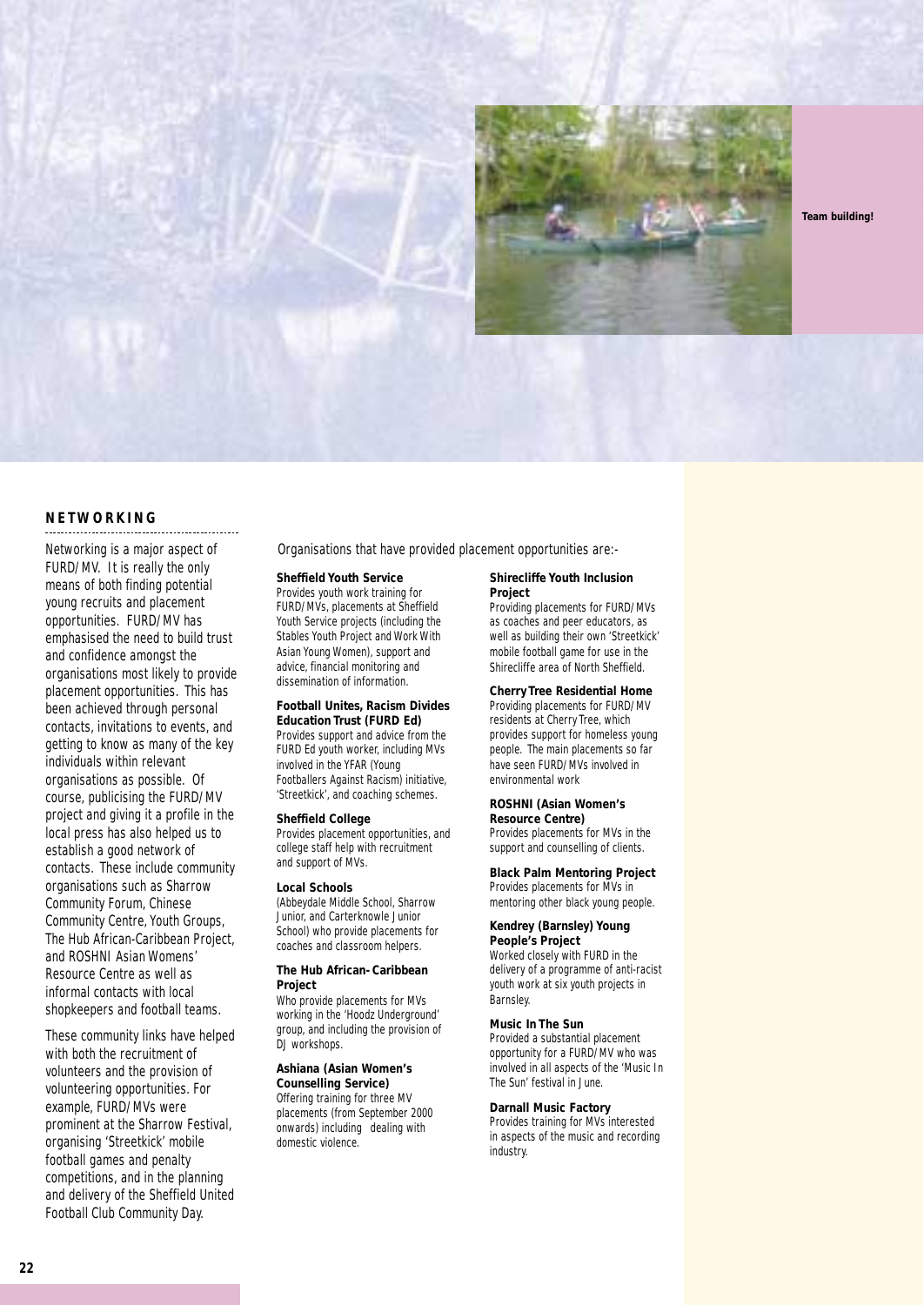

**Yasmin and Tasleem came to FURD MV in the summer of 2000, both university students on the Applied Social Studies course at Sheffield Hallam University. They had heard about FURD's Millennium Volunteers programme through a friend and were keen to gain practical relevant work experience that would further enhance their theoretical learning.**

They had both requested a placement with an organisation that would give them experience of working with domestic violence/mental health issues but, at the same time, had expressed concerns that because they were volunteers they might get treated like office juniors ie `making the tea' and would not actually gain new skills or relevant experience. Contrary to their fears, Yasmin and Tasleem thoroughly enjoyed their placement at Ashiana and have now both been appointed as development outreach workers.

"The FURD MV project is very worthwhile, it allows an individual to gain valuable skills and experience" (Yasmin)

"When we first came to FURD MV we asked for a placement where we could gain experience and that's exactly what we got. Look at what FURD MV did for us – now we both have been rewarded for our voluntary work" (Tasleem)

#### **Marie, 17 years old came into contact with FURD/MV through our work with local sheltered accommodation.**

Marie has always had a keen interest in football and saw working with FURD as a chance to develop her own skills and football knowledge, plus to pass her skills on to others (particularly young girls/women). Since signing up as a FURD/MV Marie has successfully completed her Junior Team Managers course, been involved in Streetkick events, and has started playing with a leading local ladies team. She is also involved in FURD's commitment to develop women's football within ethnic minorities in Sheffield

#### **FEEDBACK**

Obtaining feedback from placement and community organisations is a fundamental aspect of our work. This enables us to respond appropriately to deal with issues or requests for more volunteers.

#### **Community Feedback:**

**"MVs have supported and have been a part of some of the positive pieces of work that have taken place after the summer programme"**

**"Katie has volunteered on our play scheme for 5 to 11 year olds. The play scheme is run for three weeks during the summer holidays to provide play opportunities for children within the project which is city-wide. The children who attended the play scheme benefited from having an MV at the scheme as it made it possible to run the scheme and it gave the children an insight to what an MV does within the community"**

**"Without Iram's involvement in the junior play scheme we would have struggled to provide the activities for young people. Volunteers ensured that we delivered the programme as planned"**

MVs are asked to give feedback on the support received by the FURD MV staff and the placement organisation. FURD/MVs are encouraged to attend supervision sessions to discuss, reflect and look at support mechanisms. The personal profiles (which are filled in by MVs once they have completed their volunteering) are used as a method of recording success and achievement of their own goals and aims. MVs are also encouraged to sit on FURD's project advisory group and can become involved in the decision making process.

**"The important thing to me was going for what I wanted to achieve and with support from the MV staff, I am well on my way there"!**

**"Doing the things that you enjoy most, putting something back into the community, and a feeling of accomplishment"**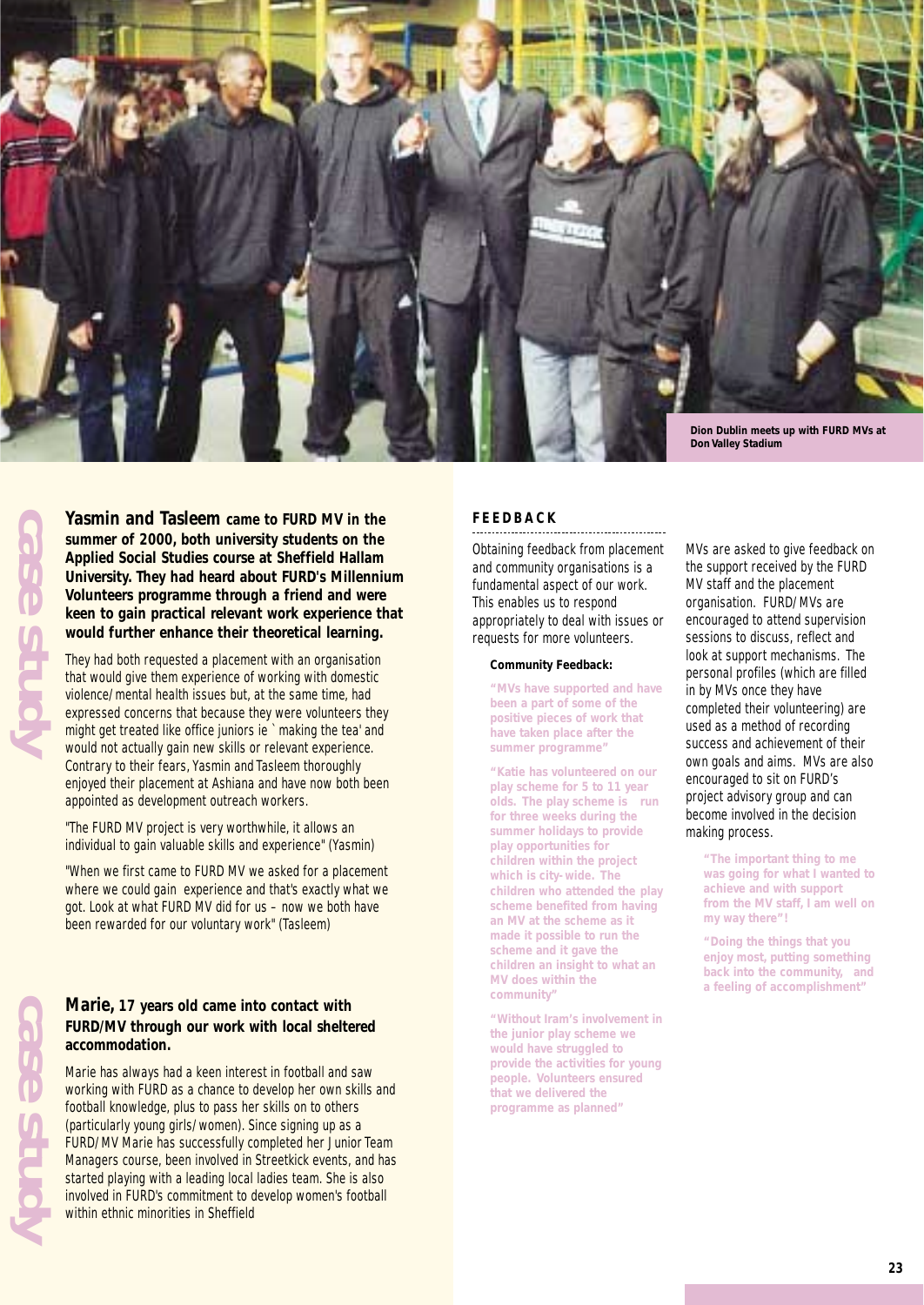DJ Trevor Nelson visited the FURD/MV project during 2000.



#### **ACCREDITED TRAINING**

MVs are offered a wide range of volunteering opportunities which are presented at the initial recruitment meeting. They are encouraged to choose their own placements or develop completely new volunteering opportunities. We offer them support in this process and identify relevant training if appropriate. This is identified at the first meeting and regularly reviewed.

Twenty-five MVs have successfully trained to be Junior Team Managers and five have undertaken the FA Coaching Certificate. This training has enabled them to coach youngsters, particularly in deprived inner-city areas. We have supported individuals to deliver coaching sessions, for example, Keith Ward – a young man who has coached

young boys and girls at Sharrow and Carterknowle Junior Schools respectively, and has turned up regularly at the Saturday sessions held at the Sheffield Works Department, Heeley.

Eleven MVs have completed the Sheffield Youth Service 'Introduction To Youth Work' training course, validated by the National Youth Agency. Six MVs on placement with 'Ashiana' Asian women's refuge have undertaken an Open College Network accredited 'Personal Boundaries' training course. Many of our MVs have completed DJing courses delivered by the 'Hoodz Underground' DJ project (many of whom are MVs with FURD).

We are currently developing links and opportunities for our MVs in other sports with an aim to setting up a basketball (and possibly

cricket) level one coaching course in March 2001. The aim is to then have these MVs build up volunteering hours by either coaching, officiating or running a team.

We are currently working on a trimodular training programme in partnership with the FURD youth worker. The course will be accredited through Open College Network. The training will have three separate elements within the overall package:-

- **i. Anti-Racist**
- **ii. Peer Mentoring**
- **iii. Youth Work**

All volunteers will be expected to participate in Module One Core Training which will cover FURD's main area of work: History of FURD, Racism and Xenophobia, Anti-discriminatory Practice and Equal Opportunities.

The course will be delivered at MV residential weekends as well as being offered on a rolling programme basis. It is hoped that it can be tied in with existing paths and routes of youth work training to enable volunteers to build their learning if they so desire. It is hoped to offer the finished package to partners or outside agencies with MVs involved in the delivery of the training.

**case study**

#### **Placement with Ashiana (Asian Womens' Counselling Service)**

Sofia came to FURD/MV looking for something to do whilst her children were still at home. She is a single parent and wanted to acquire life skills and work experience to enable her to get a paid job once the children were in full-time school. She expressed an interest in working with domestic violence issues and was placed at Ashiana (The Asian Women's Refuge). She has acquired new skills and built up her selfconfidence. She has also accessed relevant training courses that will enable her future development.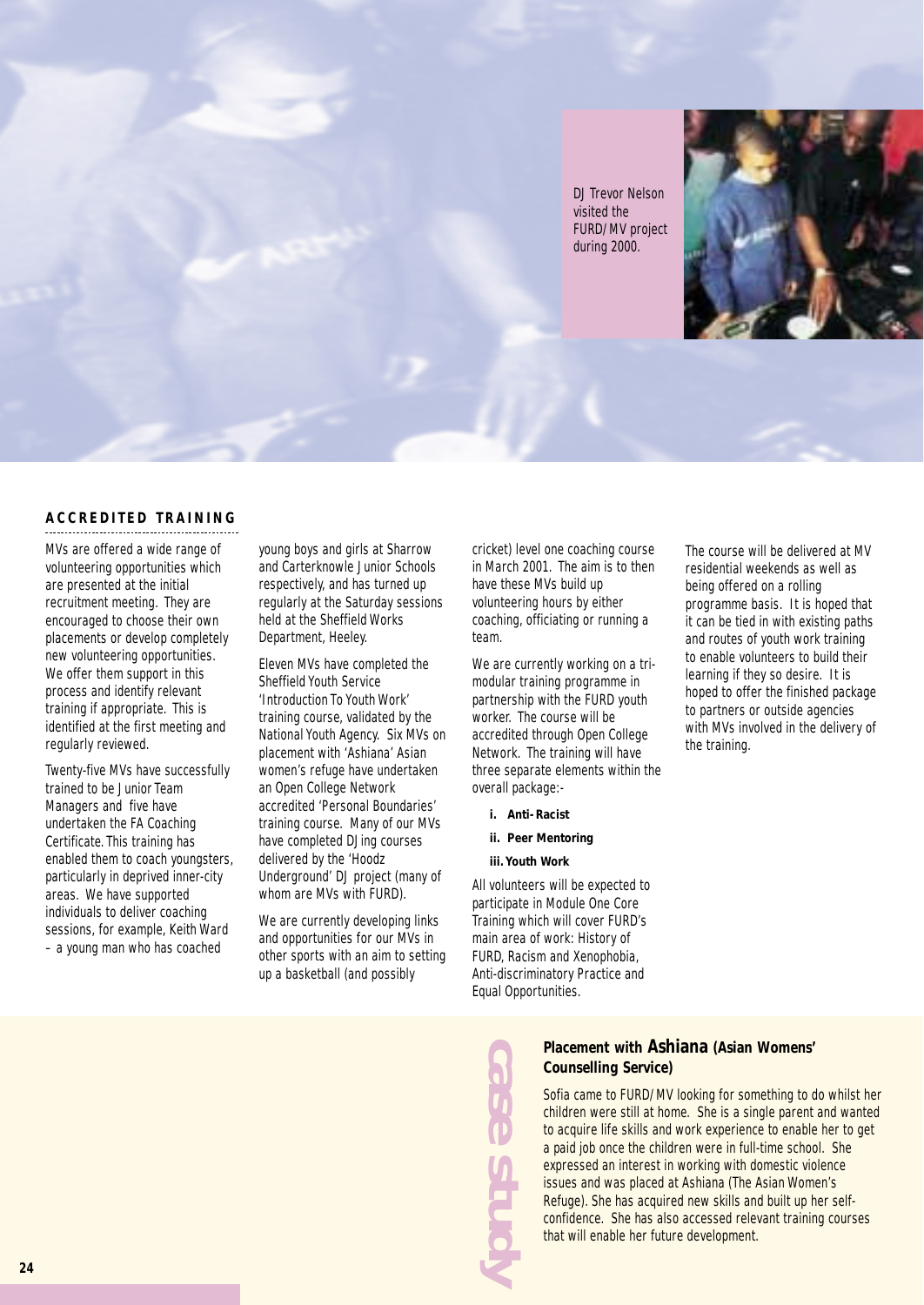## **National and International Work**

#### **NATIONAL AND INTERNATIONAL WORK**

FURD started out life as a purely community-based initiative. However, two factors soon forced the project to adopt a wider profile. One was the key involvement in telling the story of Arthur Wharton, the world's first black professional footballer; whilst the second reason was the crossfertilization of ideas and experience with other anti-racist initiatives in Europe, in particular Progetto Ultra in Bologna and the Dortmund Fan Project.

We based our Streetkick game on the Dortmund version that toured Sheffield, Huddersfield and Leeds in 1997, whilst the inspiration for the FURD Resources and Information Centre was the Archivio del Tifo run by Carlo Balestri of Progetto Ultra.

FURD was one of the founder members of FARE (Football Against Racism in Europe), and since 1999 has had responsibility for the FARE website (www.farenet.org).

Howard Holmes was one of the speakers at the official FARE launch at the European Parliament in Brussels in June.

FURD worked closely with the national campaign against racism in football, Kick It Out, on a number of initiatives in 2000, in particular the fanzine 'United Colours of Football 2'. The project cocoordinator, Howard Holmes, as anti-racism officer for the Football Supporters' Association, sits on the national Kick It out committee, whilst the popularity of the History of Black Footballers Exhibition has also increased our national profile. Finally, the Resources and Information Centre is used extensively by students from throughout the UK, and also receives enquiries from Europe North America, Africa, Asia and Australia.



#### **THE ANTI-RACIST WORLD CUP**

FURD has participated in this event since 1998, when the `Somali Blades' and Abbeydale Asian Youth Project returned triumphant from Montefiorino, Italy having drawn the final  $0 - 0$  remaining unbeaten in their group games.

The tournament features anti-racist fans organisations and ethnic minority groups from across Europe, and is organised by Progetto Ultra, FURD's partners in Bologna.

The 2001 event to be held in Montecchio, near Parma, will have 96 teams, and FURD is taking a 40-strong party.



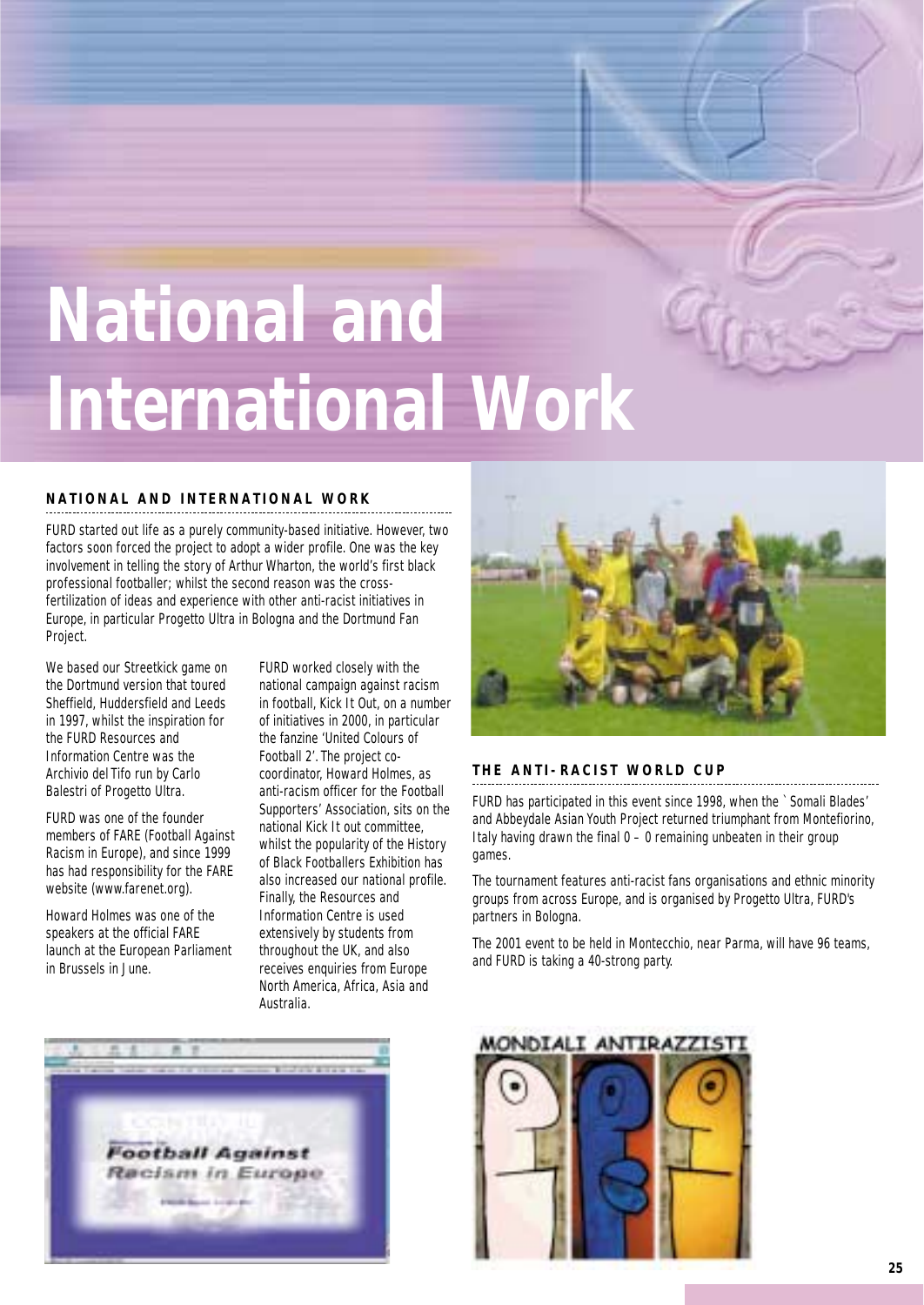

## **Looking Forward**

#### **FURD is sponsored by LOOKING FORWARD**

FURD got fully underway thanks to a 12–month European grant in April 1996, and five years later the project is still here, and still developing.

FURD's reach is now world wide, whilst still retaining its vibrant community base. However, like many voluntary, community, and NGOs throughout Europe and the UK, we face the familiar problem of short-term, time-limited funding. Although our present funding regimes are due to end in 2002, all associated with FURD are proud of our track record to date, and confident that we have an exciting future at the cutting edge of antiracist and social inclusion initiatives in football and sport.

We would like finally to thank our past and present funders for their support, who include: The European Commission, Department of Education and Employment, National Lotteries Charities Board, Home Office `Positive Futures', Sheffield SRB (Yorkshire First), Sheffield Youth Service, Churches Commission for Racial Justice, South Yorkshire Police, Kick It Out, Professional Footballers' Association, Sheffield TEC and Sheffield United FC.



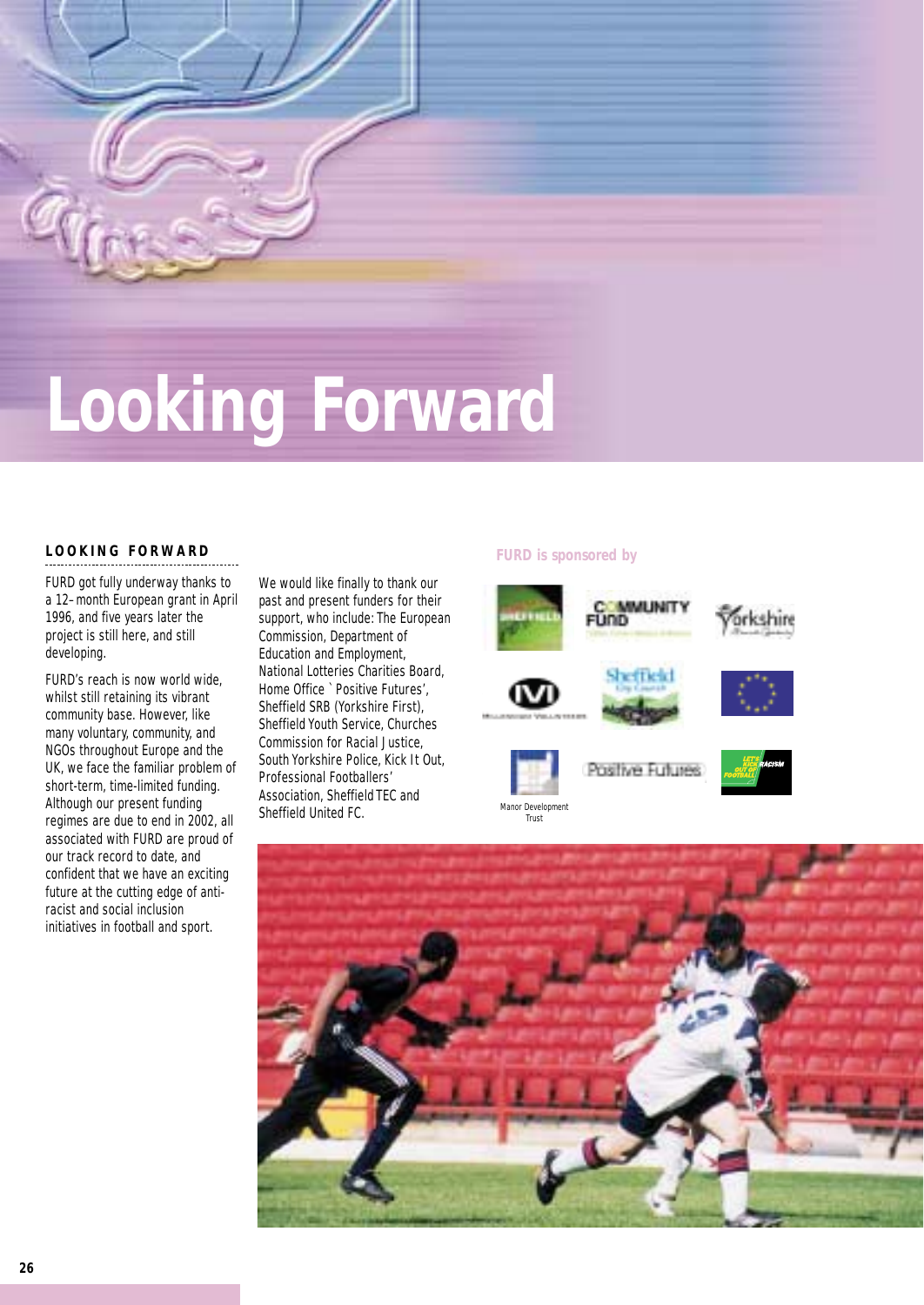## **How to find us**